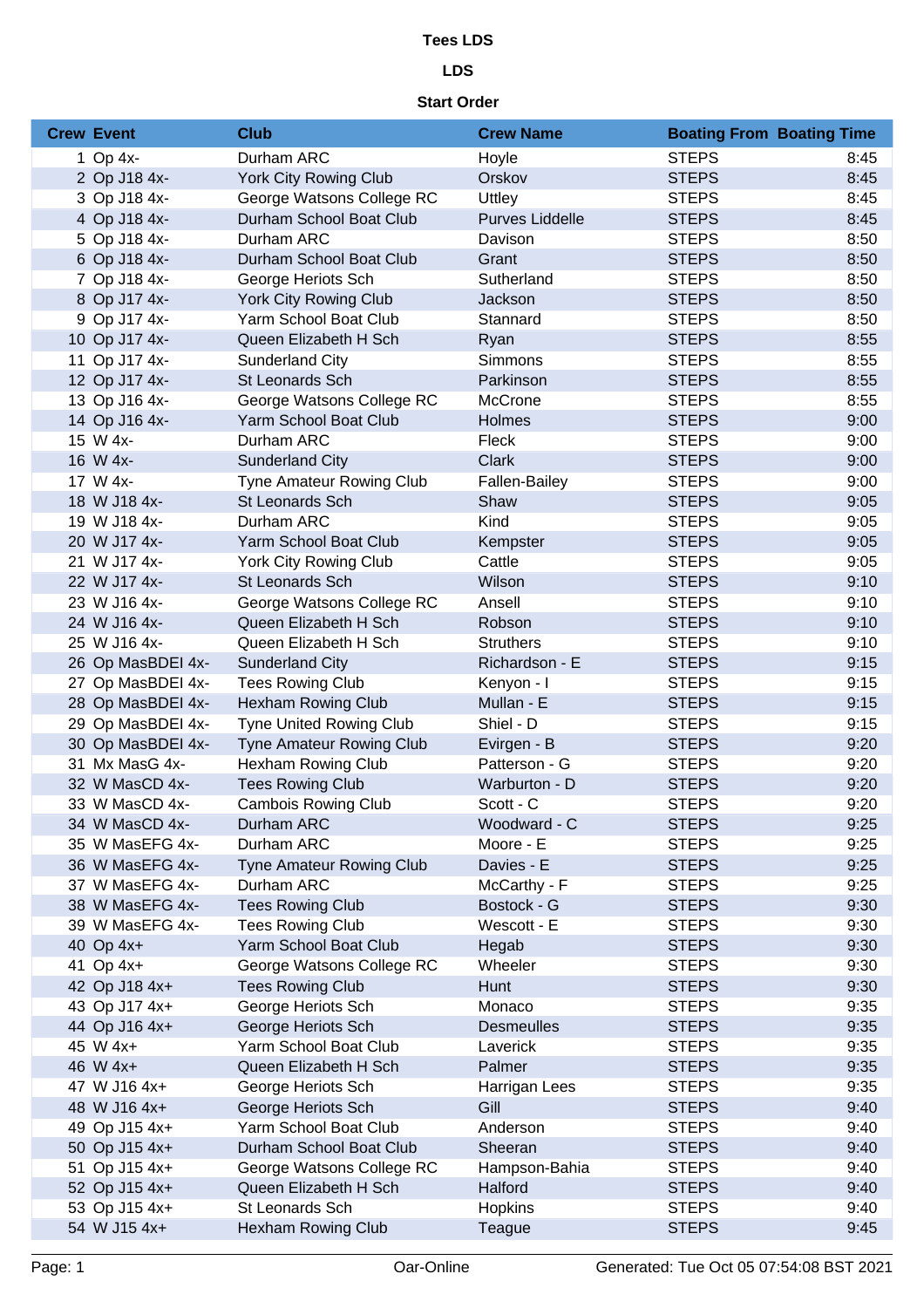# **Tees LDS**

# **LDS**

# **Start Order**

| <b>Crew Event</b> | <b>Club</b>                  | <b>Crew Name</b> | <b>Boating From Boating Time</b> |      |
|-------------------|------------------------------|------------------|----------------------------------|------|
| 55 W J15 4x+      | Yarm School Boat Club        | <b>Takacs</b>    | <b>STEPS</b>                     | 9:45 |
| 56 W J15 4x+      | Durham ARC                   | Scothon          | <b>STEPS</b>                     | 9:45 |
| 57 W J15 4x+      | Queen Elizabeth H Sch        | Greener          | <b>STEPS</b>                     | 9:45 |
| 58 W J15 4x+      | Queen Elizabeth H Sch        | Ferguson         | <b>STEPS</b>                     | 9:45 |
| 59 W J15 4x+      | George Watsons College RC    | Grove            | <b>STEPS</b>                     | 9:45 |
| 60 Op 2x          | <b>Hexham Rowing Club</b>    | Heslop           | Pontoon                          | 8:40 |
| 61 Op MasADF 2x   | <b>GWC/TYN</b>               | Robinson - A     | Pontoon                          | 8:40 |
| 62 Op MasADF 2x   | <b>Lakeland Rowing Club</b>  | Mactavish - D    | Pontoon                          | 8:45 |
| 63 Op MasADF 2x   | <b>Tees Rowing Club</b>      | Beswick - F      | Pontoon                          | 8:45 |
| 64 Op MasE 2x     | Durham ARC                   | Calkin - E       | Pontoon                          | 8:45 |
| 65 Op MasE 2x     | <b>Talkin Tarn ARC</b>       | Lewis - E        | Pontoon                          | 8:45 |
| 66 Op MasE 2x     | <b>Tees Rowing Club</b>      | Bettinson - E    | Pontoon                          | 8:45 |
| 67 Op J18 2x      | <b>Tees Rowing Club</b>      | <b>Bottomley</b> | Pontoon                          | 8:45 |
| 68 Op J18 2x      | Durham ARC                   | <b>Dudley</b>    | Pontoon                          | 8:50 |
| 69 Op J18 2x      | <b>Bradford ARC</b>          | Hornby           | Pontoon                          | 8:50 |
| 70 Op J17 2x      | <b>Tees Rowing Club</b>      | Renn             | Pontoon                          | 8:50 |
| 71 Op J17 2x      | Queen Elizabeth H Sch        | Gibbard          | Pontoon                          | 8:50 |
| 72 Op J16 2x      | Durham ARC                   | <b>Bruce</b>     | Pontoon                          | 8:50 |
| 73 Op J16 2x      | Durham ARC                   | Morrison         | Pontoon                          | 8:50 |
| 74 W J18 2x       | Yarm School Boat Club        | Wood             | Pontoon                          | 8:55 |
| 75 W J18 2x       | George Watsons College RC    | McEwan           | Pontoon                          | 8:55 |
| 76 W J18 2x       | <b>York City Rowing Club</b> | Thorburn         | Pontoon                          | 8:55 |
| 77 W J18 2x       | <b>Bradford ARC</b>          | Lancaster        | Pontoon                          | 8:55 |
| 78 W J18 2x       | Queen Elizabeth H Sch        | <b>Stith</b>     | Pontoon                          | 8:55 |
| 79 W J16 2x       | George Watsons College RC    | McGillivray      | Pontoon                          | 8:55 |
| 80 Op J14 2x      | George Watsons College RC    | Morrison         | Pontoon                          | 9:00 |
| 81 W J15 2x       | George Watsons College RC    | Conn             | Pontoon                          | 9:00 |
| 82 W J15 2x       | Queen Elizabeth H Sch        | Huddleston       | Pontoon                          | 9:00 |
| 83 Op 1x (b1)     | Tyne Amateur Rowing Club     | Fergie           | Pontoon                          | 9:00 |
| 84 Op 1x (b1)     | <b>Sunderland City</b>       | Webb             | Pontoon                          | 9:00 |
| 85 Op 1x (b1)     | Yarm School Boat Club        | <b>Brown</b>     | Pontoon                          | 9:00 |
| 86 Op 1x (b2)     | Durham ARC                   | <b>Baird</b>     | Pontoon                          | 9:05 |
| 87 Op 1x (b2)     | <b>Chester le Street ARC</b> | Reed             | Pontoon                          | 9:05 |
| 88 Op 1x (b2)     | <b>Tees Rowing Club</b>      | Patton           | Pontoon                          | 9:05 |
| 89 Op J18 1x      | George Watsons College RC    | Ansell           | Pontoon                          | 9:05 |
| 90 Op J18 1x      | <b>Cambois Rowing Club</b>   | Olive            | Pontoon                          | 9:05 |
| 91 Op J18 1x      | <b>Cambois Rowing Club</b>   | Fairholm         | Pontoon                          | 9:05 |
| 92 Op J18 1x      | St Leonards Sch              | Rowntree         | Pontoon                          | 9:10 |
| 93 Op J18 1x      | Queen Elizabeth H Sch        | Ball             | Pontoon                          | 9:10 |
| 94 Op J17 1x      | Yarm School Boat Club        | Laverick         | Pontoon                          | 9:10 |
| 95 Op J17 1x      | Yarm School Boat Club        | Woodhead         | Pontoon                          | 9:10 |
| 96 Op J17 1x      | Durham School Boat Club      | Barraclough      | Pontoon                          | 9:10 |
| 97 Op J16 1x      | Chester le Street ARC        | <b>Burford</b>   | Pontoon                          | 9:10 |
| 98 Op J16 1x      | Queen Elizabeth H Sch        | Cardnell         | Pontoon                          | 9:15 |
| 99 W 1x           | George Watsons College RC    | Cassell          | Pontoon                          | 9:15 |
| 100 W 1x          | <b>Tees Rowing Club</b>      | Graham           | Pontoon                          | 9:15 |
| 101 W 1x          | Yarm School Boat Club        | Dufton           | Pontoon                          | 9:15 |
| 102 W 1x          | <b>Sunderland City</b>       | <b>Jeffries</b>  | Pontoon                          | 9:15 |
| 103 W J18 1x      | George Watsons College RC    | Wilding          | Pontoon                          | 9:15 |
| 104 W J18 1x      | Durham School Boat Club      | <b>Bradley</b>   | Pontoon                          | 9:20 |
| 105 W J18 1x      | George Heriots Sch           | Newton           | Pontoon                          | 9:20 |
| 106 W J18 1x      | George Heriots Sch           | <b>Happs</b>     | Pontoon                          | 9:20 |
| 107 W J18 1x      | George Heriots Sch           | <b>Bathgate</b>  | Pontoon                          | 9:20 |
| 108 W J18 1x      | <b>Tees Rowing Club</b>      | Thompson         | Pontoon                          | 9:20 |